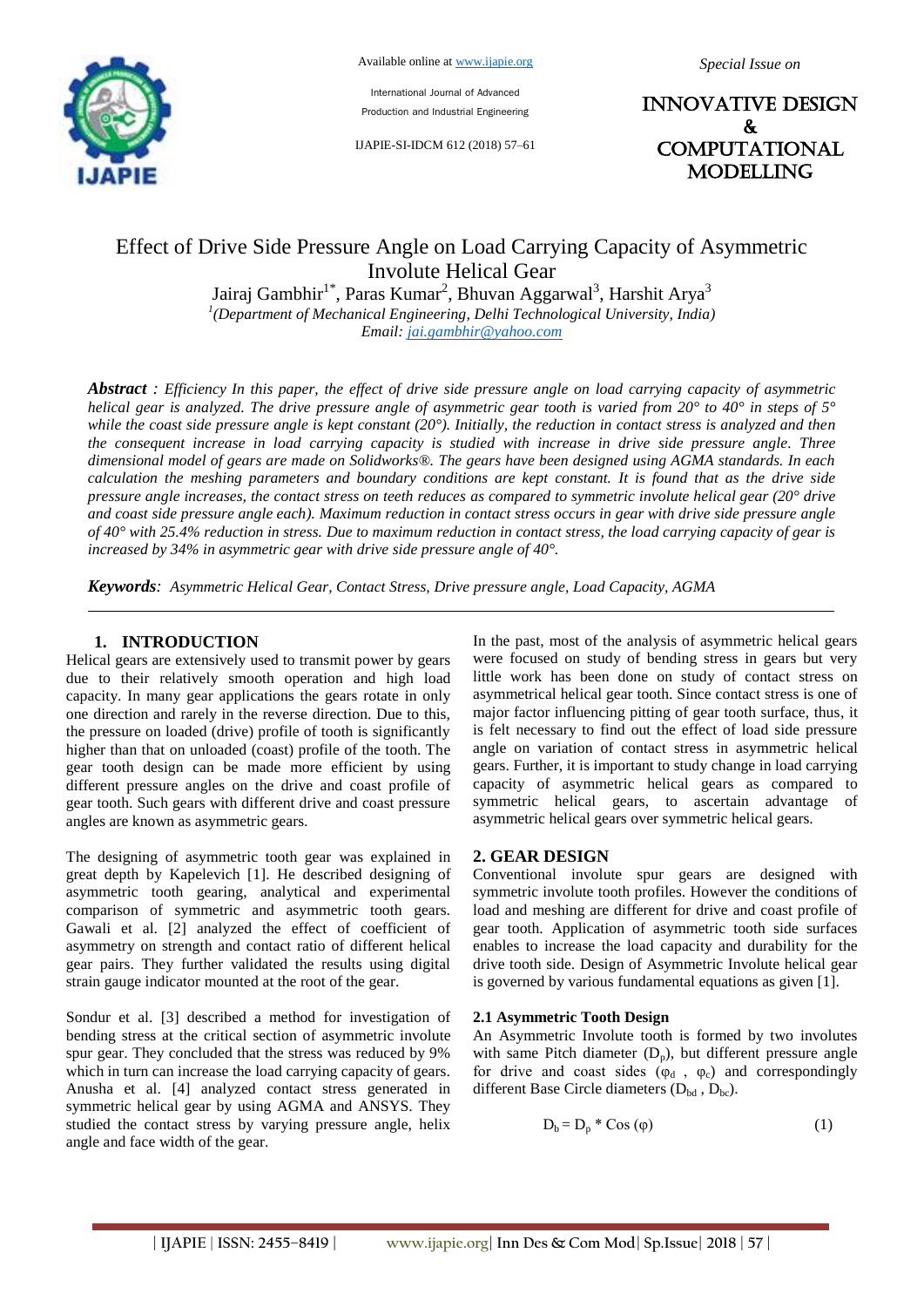

Figure 1. Asymmetric Involute tooth profile [1]

For generation of involute spur gear following parametric equations are used:

$$
x(t) = D_p/2*(\cos \varphi)*[\cos(t) + t* \sin(t)]
$$
  
(2)

 $y(t)$  =

 $D_p/2*(\cos \varphi)*[\sin(t)-t*\cos(t)]$ (3)

where, t is angle parameter in radius; x(t) is a function with respect to parameter t; y(t) is a function with respect to parameter t

#### **2.2 Gear Specifications**

Various Parameters used while designing the Pinion and Gear are given in Table 1.

Table 1: Parameters for Asymmetric Helical gear design

| <b>Parameters</b>                                      | Value                                                        |  |
|--------------------------------------------------------|--------------------------------------------------------------|--|
| Material                                               | Structural Steel                                             |  |
| Module (m)                                             | $4.5 \text{ mm}$                                             |  |
| Gear Ratio (G)                                         | 1                                                            |  |
| Number of teeth $(N)$                                  | 25                                                           |  |
| <b>Thickness</b><br>Land<br>Top<br>Coefficient $(m_0)$ | 0.016                                                        |  |
| Drive side Pressure Angle $(\varphi_d)$                | $20^{\circ}, 25^{\circ}, 30^{\circ}, 35^{\circ}, 40^{\circ}$ |  |
| Coast side Pressure Angle $(\varphi_c)$                | $20^{\circ}$                                                 |  |
| Helix Angle $(\beta)$                                  | $15^\circ$                                                   |  |
| Face Width (b)                                         | $27 \text{ mm}$                                              |  |
| Addendum (a)                                           | $4.5 \text{ mm}$                                             |  |
| Dedendum (d)                                           | 5.625 mm                                                     |  |
| Clearance (c)                                          | 1.125 mm                                                     |  |

# **3. AGMA Contact Stress Equation**

A very important parameter when designing a gear pair is the maximum surface contact stress that exists between two gear teeth in mesh, as it affects surface fatigue along with gear mesh losses. The fundamental Contact Stress ( $\sigma_c$ ) formula for gear teeth is given in ANSI/AGMA 2001-D04 [9]

$$
\sigma_{c} = C_{p} \sqrt{W_{t}K_{o}K_{v}K_{s}\frac{\kappa_{m}C_{f}}{dF}}
$$
\n(3)

### **4. Finite Element Method**

The Finite Element Method (FEM) is a numerical technique used to perform Finite Element Analysis (FEA) of any given physical phenomenon. ANSYS Workbench is used for the elemental analysis of contact stress in gear. The analysis is performed on Static Structural component system in the Ansys Workbench.

The solid model is made on Solidworks® software and imported to Ansys Workbench as parasolid file. Fig. 2 to Fig. 6 show solid model of asymmetric helical gears with constant helix angle of 15° and coast side pressure angle of 20°. The drive side pressure angle is varied from 20° to 40° in steps of 5°.



Figure 2. Helical gear model for  $\phi_d = 20^\circ$ ,  $\phi_c = 20^\circ$ ,  $\beta = 15^\circ$ 





Figure 4. Helical gear model for  $\varphi_d = 30^\circ$ ,  $\varphi_c = 20^\circ$ ,  $\beta = 15^\circ$ (Symmetric gear)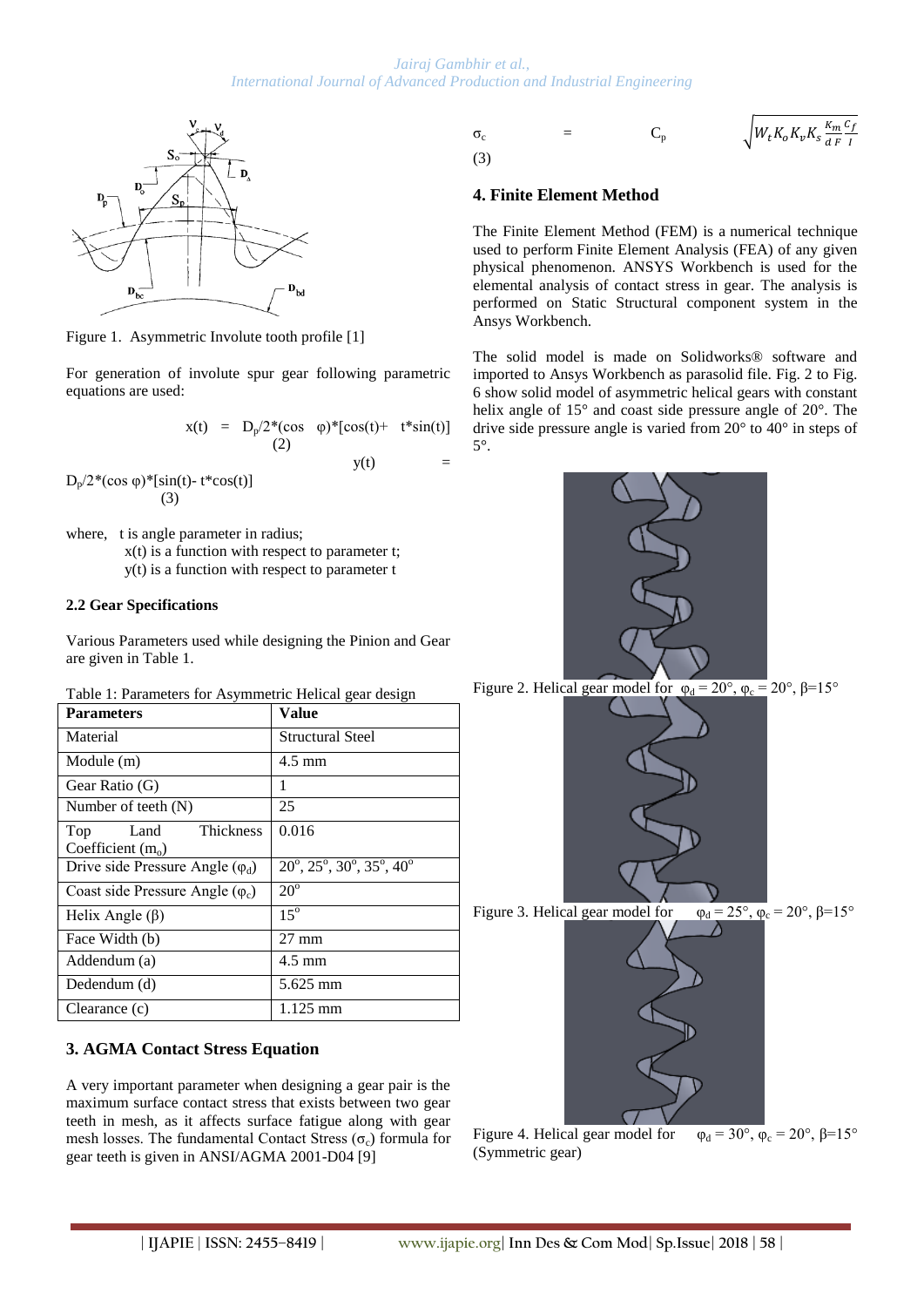

Figure 5. Helical gear model for  $\varphi_d = 35^\circ$ ,  $\varphi_c = 20^\circ$ ,  $\beta = 15^\circ$ 



Figure 6. Helical gear model for  $\varphi_d = 40^\circ$ ,  $\varphi_c = 20^\circ$ ,  $\beta = 15^\circ$ 

The meshing is done with medium relevance center and minimum edge length of 1.7mm. Total of 51,593 elements are generated with 83,059 nodes on the (20°/20°) symmetric gear with 15° helix angle. Suitable boundary conditions are given with moment load of 100 N-m and the results are calculated. The stress value is compared with theoretical AGMA stress value as shown in Table 2.

To calculate the change in load carrying capacity, the moment on pinion gear is increased till the stress value is equal to the stress induced in symmetrical (20°/20°) helical gear. The resultant load value is noted and compared with initial load to calculate the percentage increase in load carrying capacity.

## **5. Results and Discussion**

To verify the solver settings and the boundary conditions, a test case is chosen as symmetric helical gear with 20°/20° pressure angle and 15° helix angle. The contact stress is calculated at the pitch point of gear using AGMA stress equation and then compared with the Finite Element Analysis (FEA) value. The magnitude of Contact Stress evaluated using ANSYS is found to be 393.26 MPa as compared to 393.78 MPa calculated using AGMA contact stress equation.

Table 2: Comparison of AGMA and FEA Contact Stress Values

| <b>Parameter</b> | <b>AGMA Value   FEA Value</b><br>(MPa) | (MPa)  | <b>Difference</b><br>$\mathcal{O}(6)$ |
|------------------|----------------------------------------|--------|---------------------------------------|
| $\sigma_c$       | 393.78                                 | 393.26 | 0.13                                  |

Thus, both AGMA and FEA values are in close agreement with each other with deviation of 0.13%.



Gear Figure 9. Contact Stress in 30°/20° Gear (Symmetric gear)



Figure 10. Contact Stress in 35°/20° Gear



Figure 11. Contact Stress in 40°/20° Gear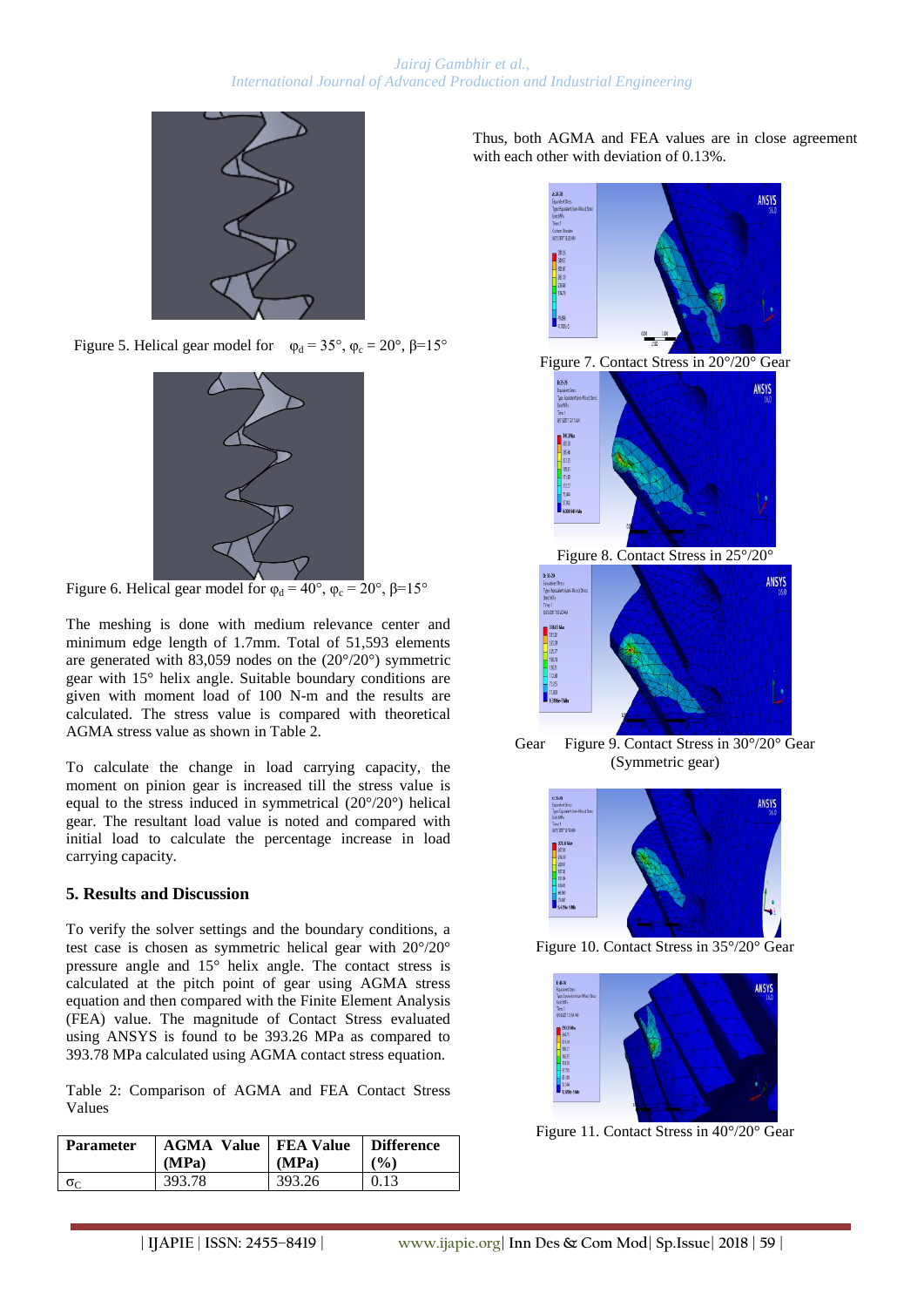

 Figure 12. Variation of Contact Stress with Drive Side Pressure Angle

| Table 3: Percentage Increase in Load Capacity of Gear |  |  |
|-------------------------------------------------------|--|--|
|                                                       |  |  |

|                         | Contact       | Percentage         |  |
|-------------------------|---------------|--------------------|--|
|                         | <b>Stress</b> | in<br>reduction    |  |
|                         | (MPa)         | contact stress (%) |  |
| $20^{\circ}/20^{\circ}$ | 393.26        |                    |  |
| (Symmetric)             |               |                    |  |
| $25^{\circ}/20^{\circ}$ | 341.3         | 13.21              |  |
| $30^{\circ}/20^{\circ}$ | 338.65        | 13.88              |  |
| $35^{\circ}/20^{\circ}$ | 301.36        | 23.37              |  |
| $40^{\circ}/20^{\circ}$ | 293.35        | 25.4               |  |

Fig. 7 to Fig. 11 show variation in contact stress with drive side pressure angle as obtained using finite element analysis. The contact stress continuously reduces with increase in drive side pressure angle. Fig. 12 further depicts the variation in contact stress using bar graph. The percentage reduction in contact stress on gear tooth for different values of drive side pressure angle is shown in Table 3. It is clearly seen that maximum reduction in contact stress as compared to that in symmetrical helical gear occurs in gear with drive side pressure angle of 40° with 25.4% reduction in contact stress.

Table 4: Percentage Increase in Load Capacity of Gear

|                         | Initial Load | Final Load | % Increase |
|-------------------------|--------------|------------|------------|
|                         | $(N-m)$      | $(N-m)$    | in load    |
| $20^{\circ}/20^{\circ}$ | 100          | 100        |            |
| (Symmetric)             |              |            |            |
| $25^{\circ}/20^{\circ}$ | 100          | 115.3      | 15.3       |
| $30^{\circ}/20^{\circ}$ | 100          | 116.3      | 16.3       |
| $35^{\circ}/20^{\circ}$ | 100          | 130.5      | 30.5       |
| $40^{\circ}/20^{\circ}$ | 100          | 134        | 34         |

Table 4 shows percentage increase in load carrying capacity of asymmetric helical gears. All asymmetric tooth profiles show considerable increase in load capacity however, the gear with 40° drive side pressure angle shows maximum increase (34%) in load capacity amongst all gears. This increase in load carrying capacity of gear is a direct result of reduction in contact stress due to increase in drive side pressure angle.

## **6. Conclusion**

In the light of above discussions, the following conclusions are drawn –

- Contact stress in asymmetric helical gears decreases with increase in Drive side pressure angle.
- Maximum reduction in contact stress occurs in gear with drive side pressure angle of 40° with 25.4% reduction in stress.
- Load carrying capacity of gears increases remarkably with increase in dive side pressure angle.
- Gear with drive pressure angle of 40° shows 34% increase in load carrying capacity which is maximum among all.
- By increasing the drive side pressure angle in asymmetric gears, the value of contact stress on gear tooth reduces hence increasing the load carrying capacity of gears.

Thus, by using asymmetric gears in place of conventional symmetric gears in industries, load on gear can be increased to a large extent for the same amount of stress induced in them, or conversely, for the same load application the size of gear can be reduced by using asymmetric gears in place of symmetric gears.

### **7. Nomenclature**

 $D_{\text{bd}}$  - Base circle diameter on drive side

- $W_t$  Transmitted Load
- $D_{bc}$  Base circle diameter on coast side  $K<sub>o</sub>$  -Overload Factor
- D<sup>p</sup> Pitch circle diameter
- $K_v$  -Dynamic factor
- $D<sub>o</sub>$  Outside circle Diameter K<sub>s</sub> -Size Factor
- $D^{\wedge}$  Tip circle diameter
	- K<sup>m</sup> -Load Distribution Factor
- $S<sub>o</sub>$  Tooth tip thickness
- C<sup>f</sup> -Surface Condition Factor
- $S_n$  Tooth Thickness at Pitch diameter F- Face width
- $v_c$ ,  $v_d$  Profile angle in the intersection point I – Geometry Factor for pitting resistance
- σ<sub>c</sub> Contact Stress

d- operating pitch diameter of pinion

C<sup>p</sup> –Elastic Coefficient

#### **References**

[1] Kapelevich A (2000). "Geometry and design of involute spur gears with Asymmetric teeth", Mechanism and

Machine Theory. Vol. 35, pp. 117-130

[2] Gawali S, Rahate HP, Borade RV (2017). "Effect of Coefficient of Asymmetry on Strength and Contact Ratio of

 Asymmetric Helical Gear". International Journal of Scientific Research in Science, Engineering and Technology,

Volume 3, Issue 1, pp.144-150